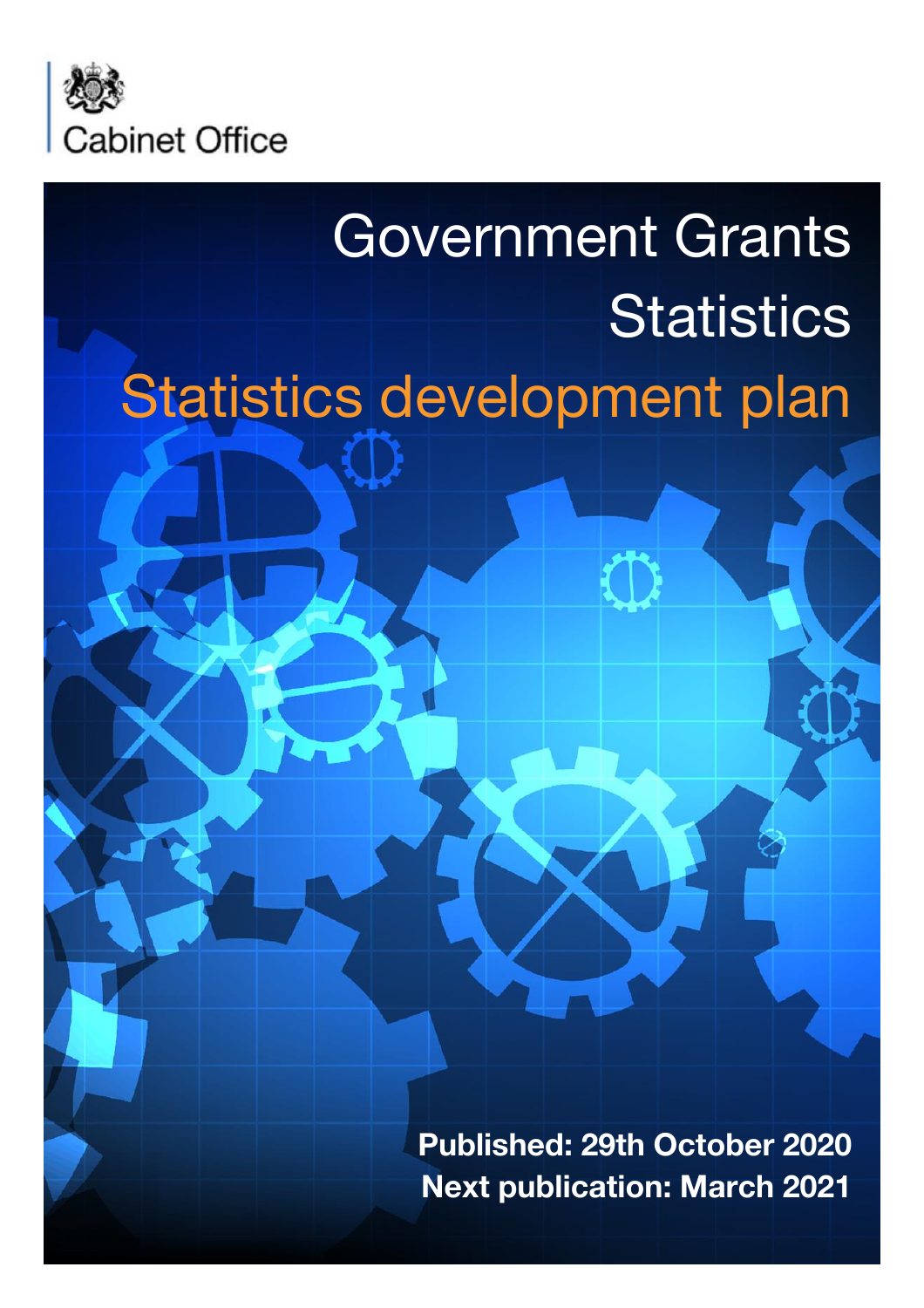| <b>Background</b>                         | 3              |
|-------------------------------------------|----------------|
| <b>Background</b>                         | $\overline{4}$ |
| <b>Trustworthiness, Quality and Value</b> | 5              |
| Trustworthiness, quality and value        | 6              |
| <b>Development Plan</b>                   | 8              |
| What we have done                         | 9              |
| What we will do                           | 10             |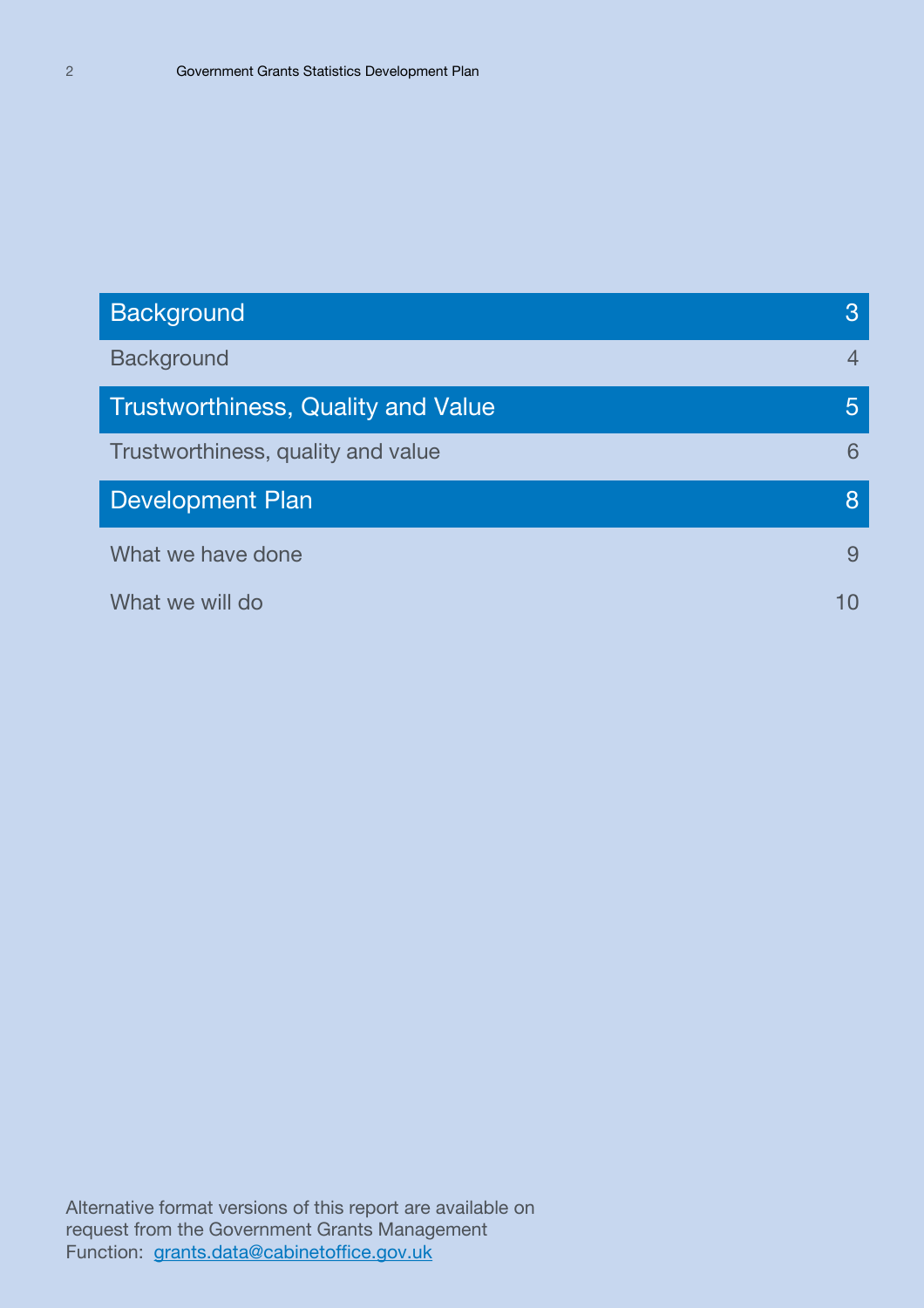# Background

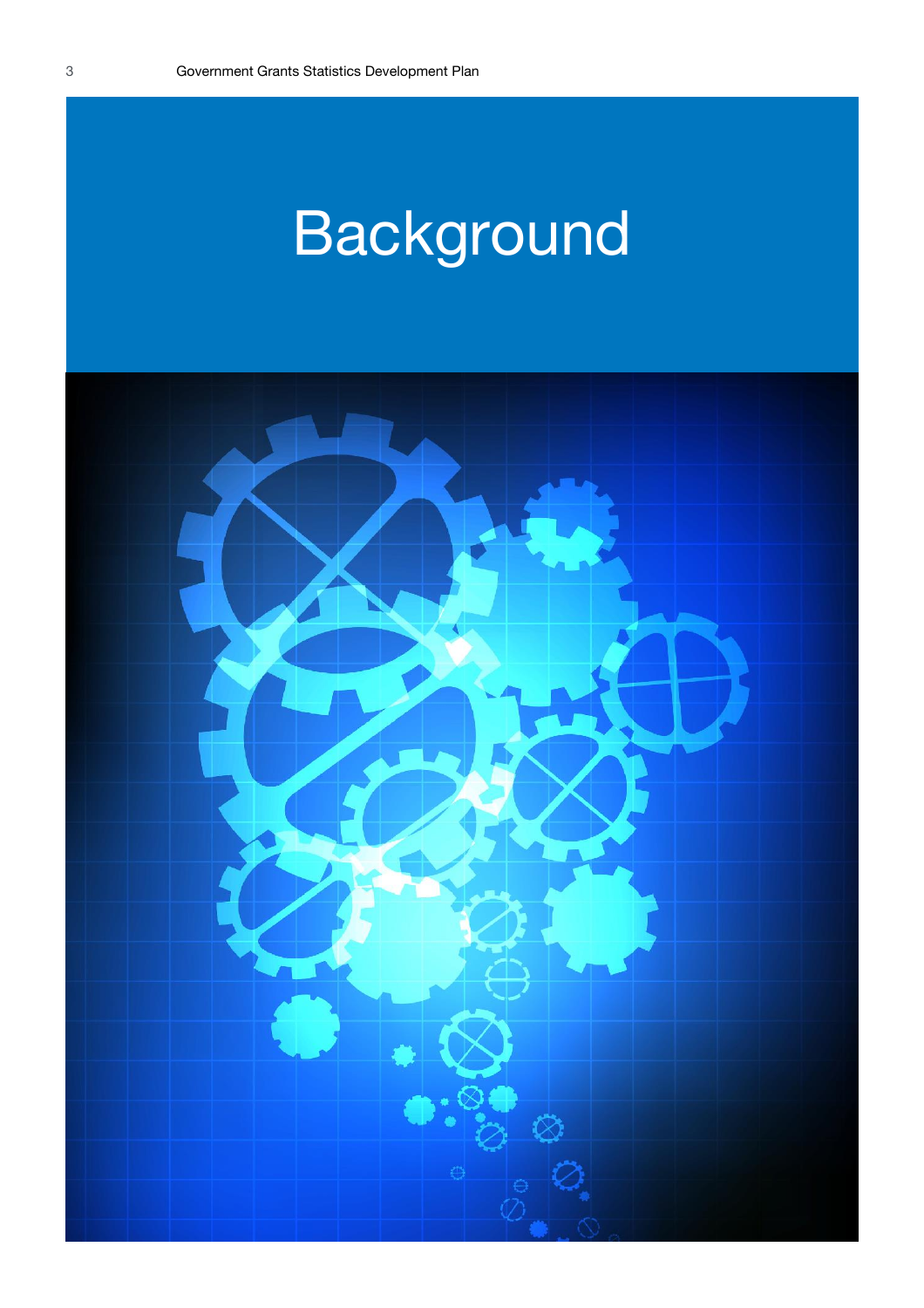### **Background**

#### Purpose of this document

Cabinet Office and the Government Grants Management Function (GGMF) are committed to the ongoing review and improvement of its published statistics to ensure they are of the highest quality and public value. As part of this commitment, we (GGMF) will publish ongoing statistics development plans.

This development plan explains the current quality of the Government Grants Statistics and our plans for their improvement.

#### The Government Grants Register and Grants Landscape report

Government is committed to increasing transparency, enabling taxpayers to hold the state to account both on how their money is being spent and how decisions are made which affect their lives.

To meet this commitment, we publish Government Grants Statistics which includes:

**The Government Grants Register** - a

dataset of grant spending across government; covering general grants (at both scheme and award level) and formula grants (at scheme level).

**The Grants Landscape report** - published for the first time in October 2020, to accompany the 2018/19 Government Grants Register. This document explains and contextualises the published grants data. Published alongside this report is a set of statistical tables, displaying all figures used in the report in a more accessible format.

#### Statistical classification

The Government Grants Landscape is published as management information. We are currently working towards designation of these statistics as Official Statistics, which completion of the actions in this plan will facilitate.

**Government is committed to increasing transparency, enabling taxpayers to hold the state to account both on how their money is being spent and how decisions are made which affect their lives.**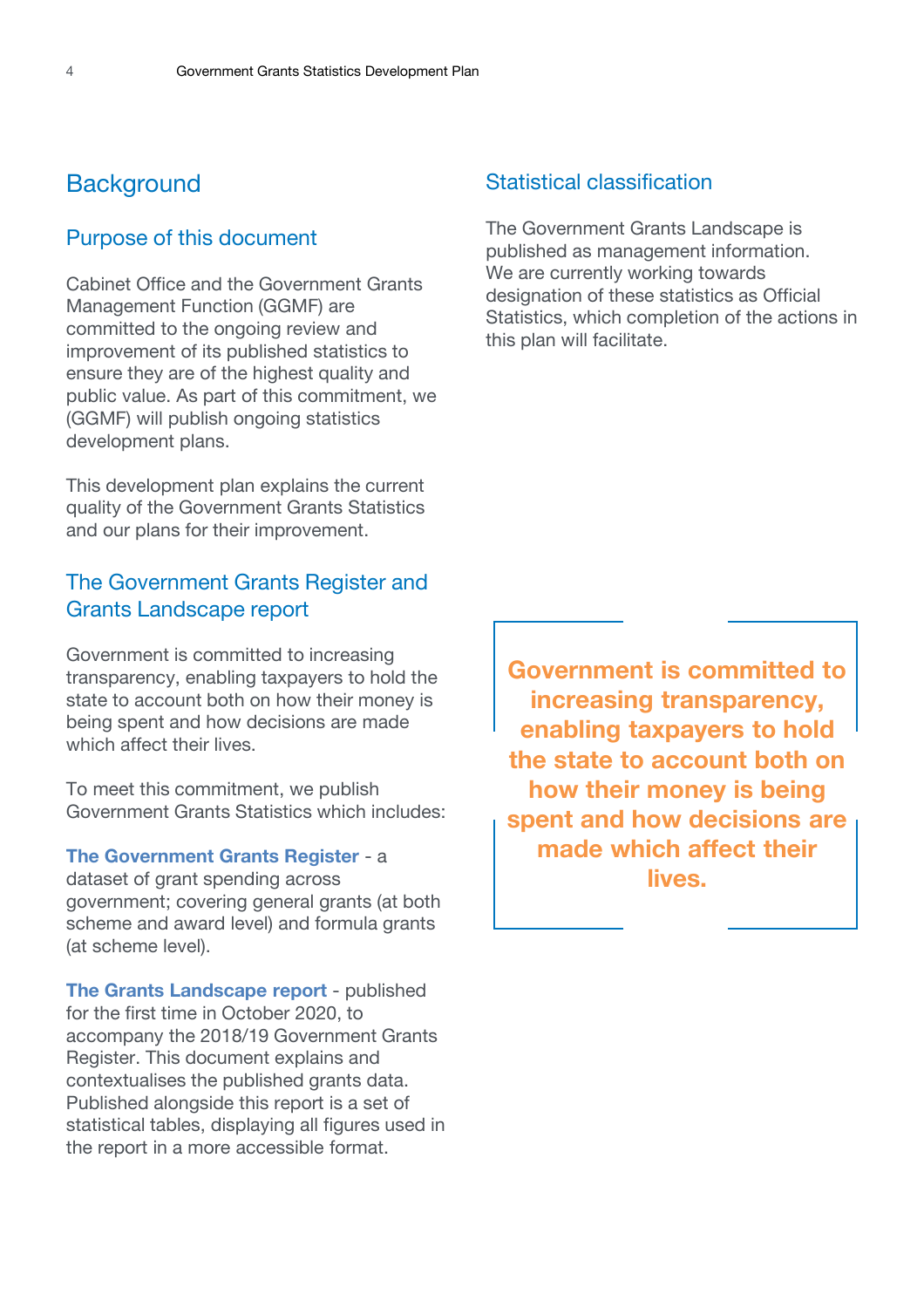# Trustworthiness, Quality and Value

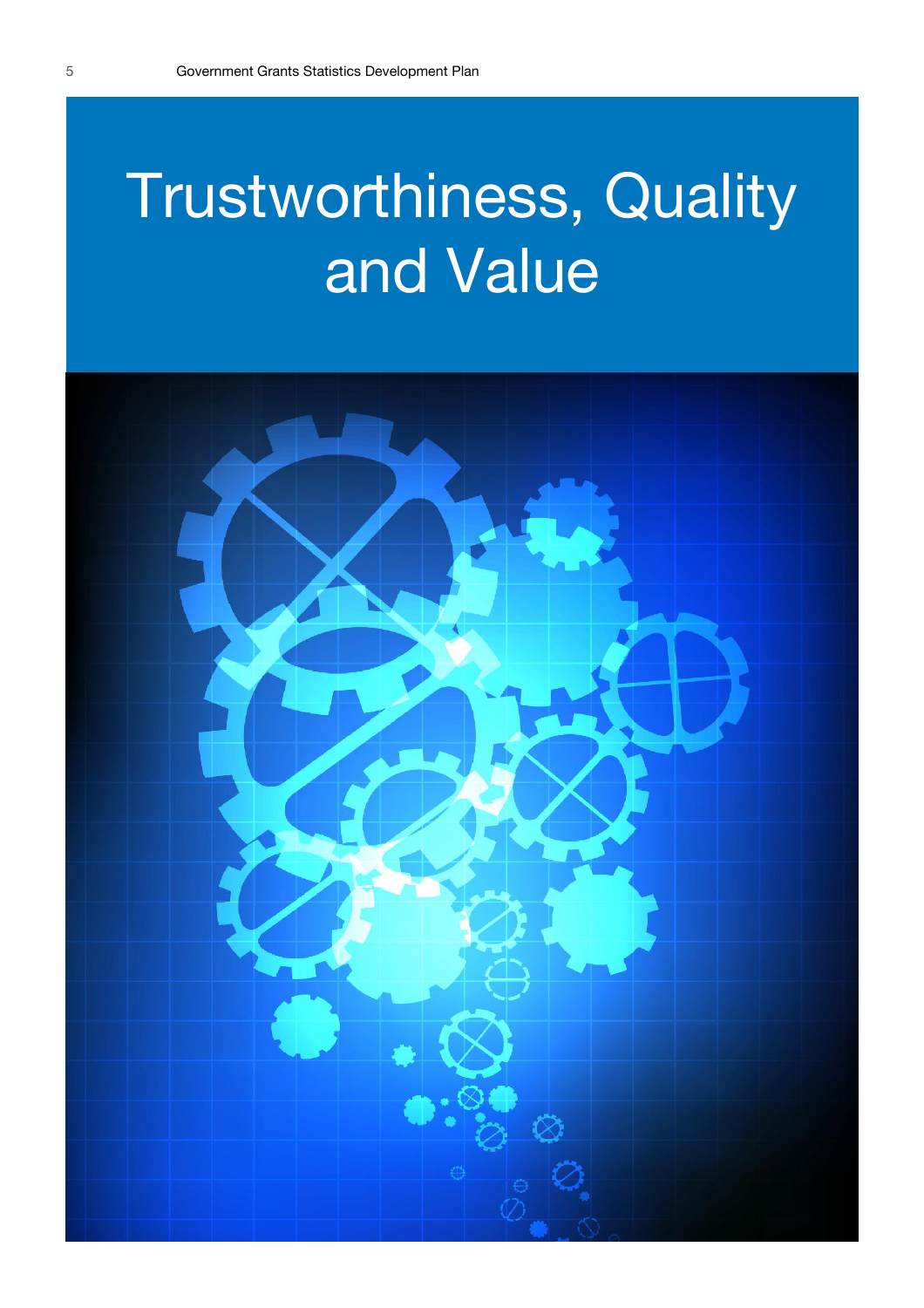### Trustworthiness, quality and value

In line with the UK Statistics Authority (UKSA) Code of Practice for Statistics, we have worked to improve the trustworthiness, quality, and value of this publication. There remain a number of key areas for further improvement. These areas are outlined below.

#### **Trustworthiness**

Trustworthiness is a product of the people, systems and processes within organisations that enable and support the production of statistics and data. A key area for trustworthiness improvement for these statistics is:

**Orderly release** (the data should be released on a timeline that meets user requirements)

○ Due to quality concerns, these statistics have not previously been released on a regular, expected timetable.

#### **Quality**

Quality means that statistics fit their intended uses, are based on appropriate data and methods, and are not materially misleading.

The Government Grants data on which these statistics are based is gathered via a central database called the Government Grants Information System (GGIS). Areas for quality improvement primarily relate to the limitations of this system.

Key areas for quality improvement for these statistics are:

**Completeness** (the data should cover all government grants that are in scope)

- We believe that the vast majority of government grants are included in the latest publication, making it the most comprehensive release to date. However, we cannot guarantee that it is fully complete. We are aware that there are likely to be some grant schemes and awards which are missing. These are primarily grants from arms length bodies (ALBs) who have not added their data to GGIS.
- o Currently, only general grants are published at award level. Awards for formula schemes have not been gathered as part of this data collection due to the current lack of departmental grants data infrastructure.
- The award description field is not reliably completed by all data suppliers.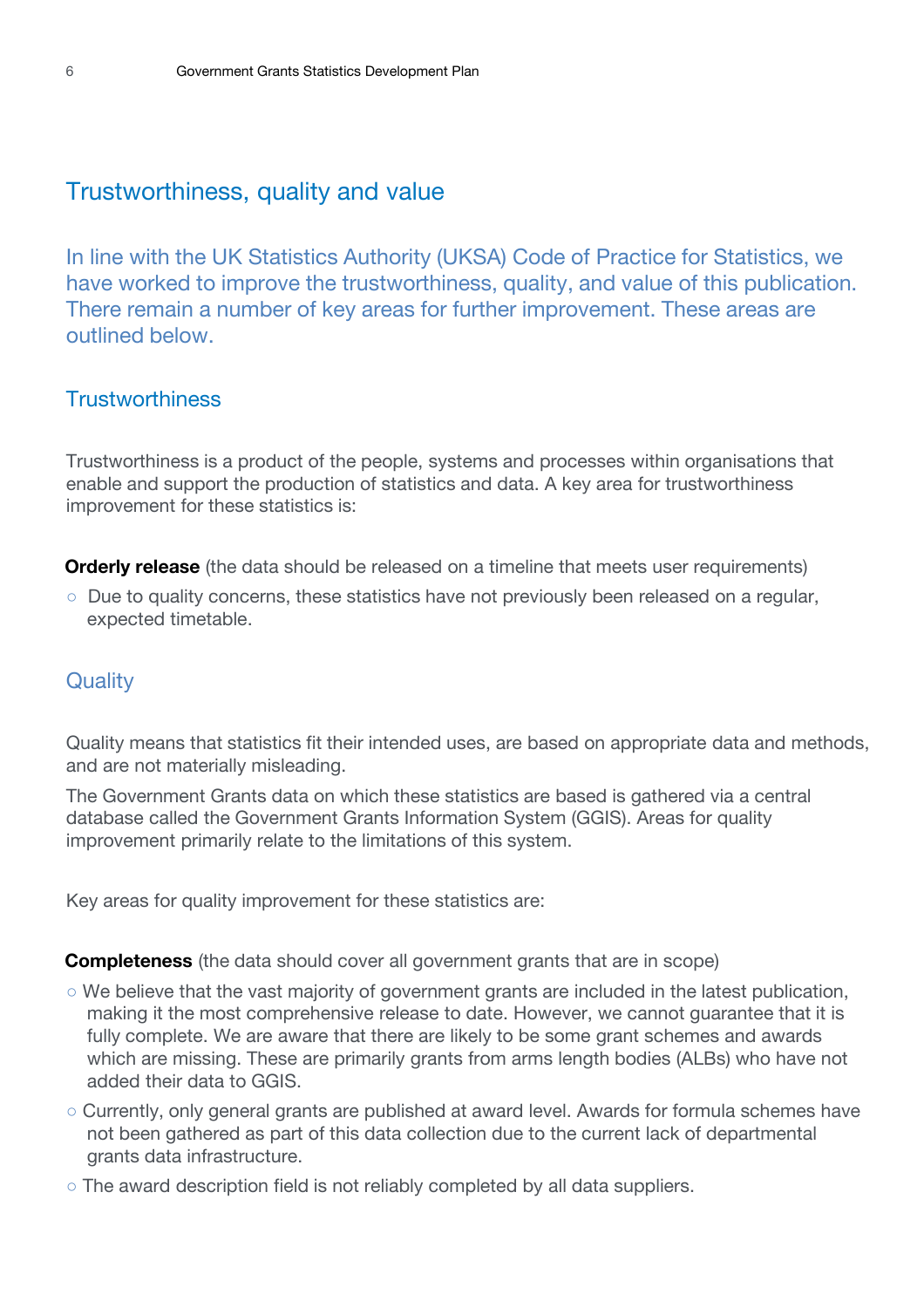**Consistency** (data fields should have consistent definitions between data suppliers)

- Fields are not consistently completed across departments for example, some departments provide actual award values and others provide budgeted award values.
- Some recipients are duplicated in the GGIS database Many recipient organisations are contained within the data multiple times (because they received multiple grants), but have different details between their different awards. This is due to their information being uploaded multiple times, independently onto the GGIS database.

**Data specification** (the data should be specified in a way that allows quality data to be collected)

- GGIS specifies how the data should be input by departments. There are a number of limitations to how fields in GGIS are specified that prevent data accurately being entered. For example, for schemes that cover multiple years, a single budgeted value is provided and this is split evenly between financial years to calculate a single year's value - this will be inaccurate in many cases.
- Departments do not always have systems that provide easy access to the data as specified by GGIS.
- Start and end dates for schemes and awards do not necessarily represent the actual start and end dates, as these are not specified precisely.

#### **Value**

Value means that the statistics and data are useful, easy to access, remain relevant, and support understanding of important issues. A key area for value improvement for these statistics is:

**Relevance** (the data should be relevant to users)

○ We do not have a strong understanding of the users of these statistics. This limits our ability to ensure that the statistics are relevant to users.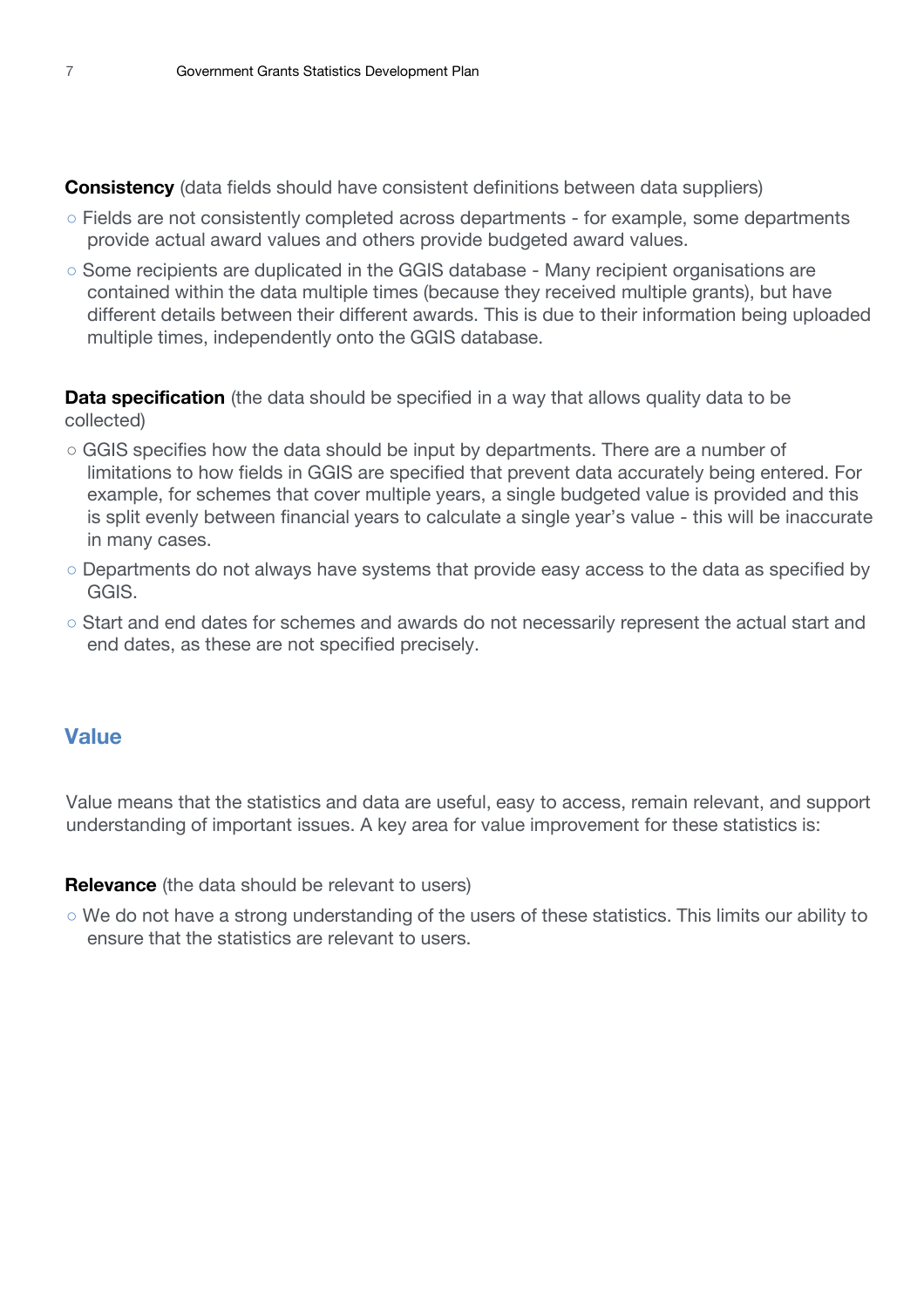# Development Plan

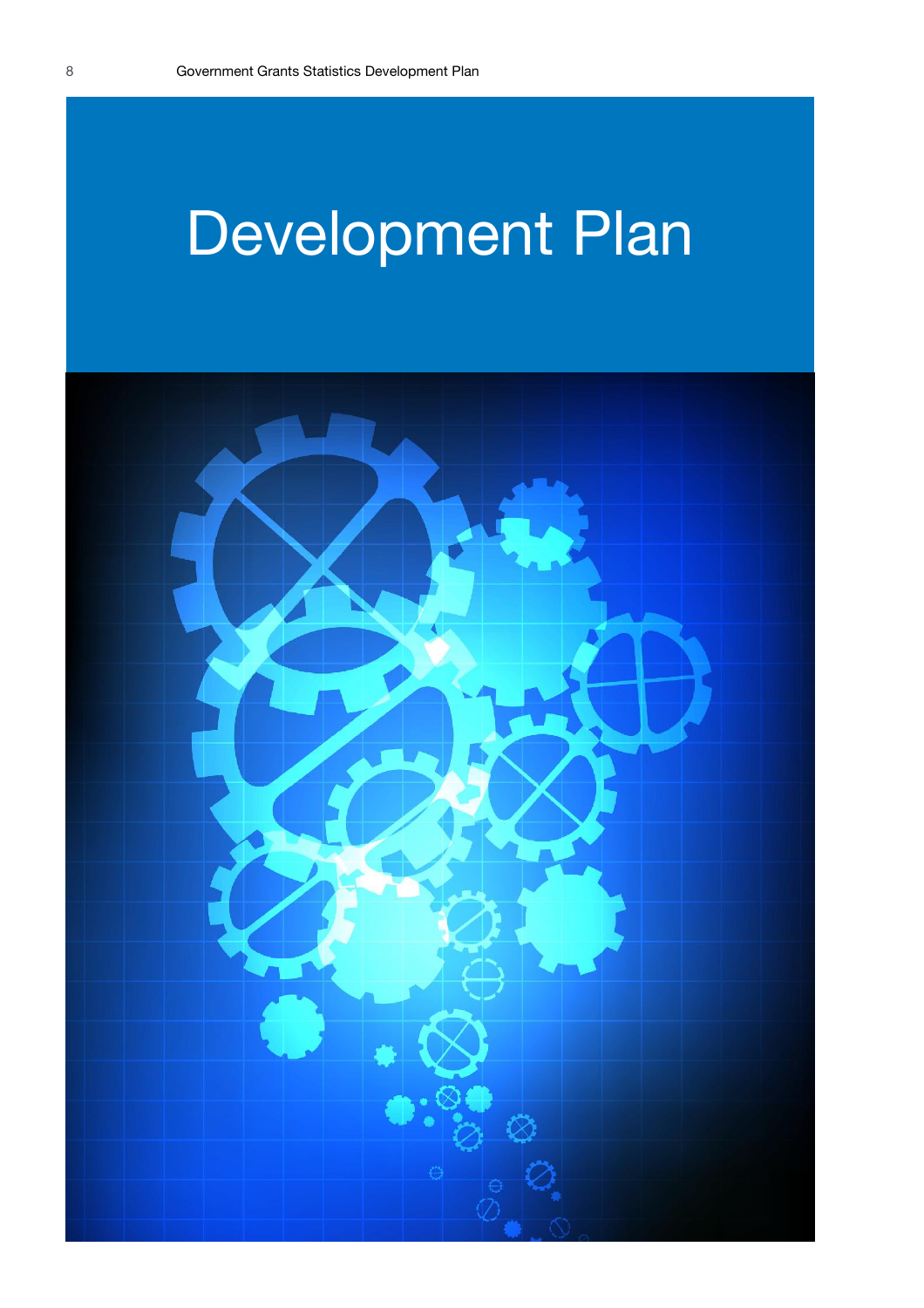## **Development Plan**

The following is a list of GGMF's actions to improve these statistics to date and expected actions over the next year.



### What we have done:

- We are currently developing a new version of GGIS to directly address the data quality issues described above. By engaging with data suppliers and internal data users throughout development, the system and the data captured will be significantly improved.
- Published the Grants Landscape report alongside the dataset, to help users to better understand the data and the grants context.
- Published additional supporting documentation to explain limitations/caveats of the data.
- Worked to understand our users:
	- Published a user consultation for these statistics
	- One known user of grants data is 360Giving who provide an open data standard for grants data. GGMF has engaged with 360Giving throughout the production of these statistics to ensure that the published awards data meet this standard, and will continue to ensure we meet this requirement in future publications.
- Complete review of data fields, alongside departments, to identify many of the data quality issues and respecify these fields where possible. Newly specified fields will be included in the new version of GGIS and will correct the data specification issues outlined above.
- Identified immediate areas for improvement in the collection process. This includes the creation of automated validation routines.
- Adapted the collection methodology and improved departmental baselining, to increase the completeness of the data.
- Provided additional analytical assistance to departments to improve data quality and completeness.
- Conducted thorough research into which ALBs give out grants and therefore identified which are missing from the data. This identified c.£1bn of missing scheme data, the vast majority of which has now been added to GGIS and included in the 18/19 publication.
- Produced and published this document to demonstrate our commitment to complying with the Code of Practice for Statistics.